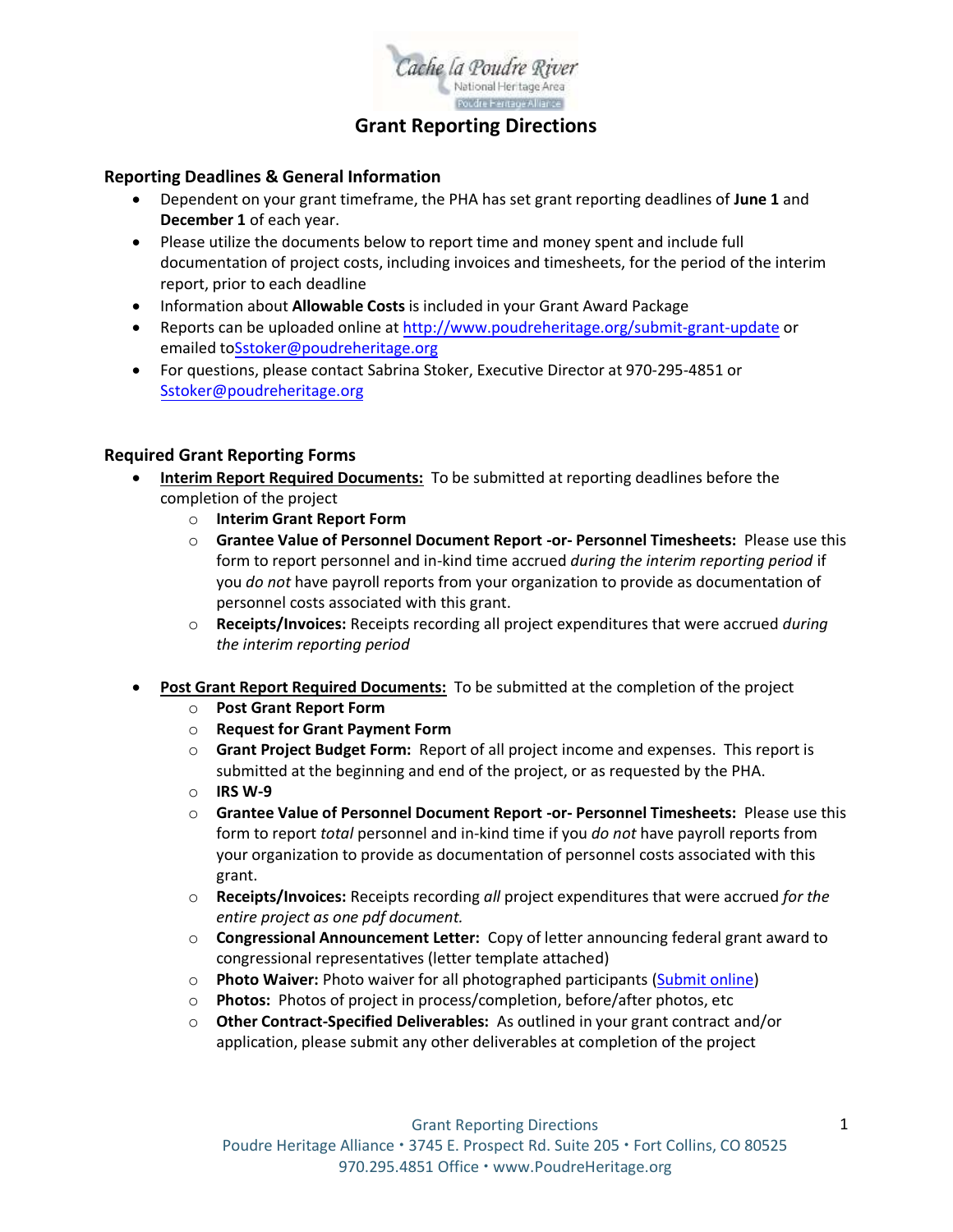

#### **Additional Information:**

- All contracted work paid with grant funds should be competitively selected. Procurement procedures should be consistent with the organization's procurement standards and federal regulations for federal funds when selecting contractors. They should also document and provide adequate justification for sole-sources.
- Section106 compliance for the National Historic Preservation Act should be completed by CALA and the grantee for undertakings on National Register properties or properties eligible for National Register.
- For any construction related projects over \$2000, the grantee will need to follow the Davis-Bacon Act when using grant funds.

#### **Thank you for Partnering with the Cache la Poudre River National Heritage Area!**

- Please review your budget as submitted in your proposal and with each reporting and be sure to retain documentation for all line items listed.
- Documentation should be stored by you as recipient of a federal grant.
- Grantees need to retain records for 3 years after the submission of their final report.
- See the following website(s) for additional information as needed:

#### **Resources:**

- IRS W-9 Form: <http://www.irs.gov/pub/irs-pdf/fw9.pdf>
- See the following website(s) for additional information as needed: <http://www.whitehouse.gov/omb/circulars>

**OMB Circular A-87**, Cost Principles for State, Local and Indian Tribal Governments (05/10/2004) [PDF](https://www.whitehouse.gov/sites/whitehouse.gov/files/omb/circulars/A87/a87_2004.pdf) (58 pages, 216 kb), Relocated [to 2 CFR, Part 225](https://www.whitehouse.gov/sites/whitehouse.gov/files/omb/federal_register/FR2005/083105_a87.pdf) (18 pages, 362 kb)

**OMB Circular A-102**, Grants and Cooperative Agreements With State and Local Governments (10/07/1994) (further amended 08/29/1997) [PDF](https://www.whitehouse.gov/sites/whitehouse.gov/files/omb/circulars/A102/a102.pdf) (10 pages, 43 kb)

**[OMB Circular A-110](https://www.whitehouse.gov/wp-content/uploads/2017/11/Circular-110.pdf)**, Uniform Administrative Requirements for Grants and Other Agreements with Institutions of Higher Education, Hospitals and Other Non-Profit Organizations (11/19/1993) (further amended 09/30/1999, Relocated to 2 CFR, Part [215](https://www.whitehouse.gov/sites/whitehouse.gov/files/omb/circulars/A110/2cfr215-0.pdf) (32 pages, 243 kb)

**OMB Circular A-122**, Cost Principles for Non-Profit Organizations (05/10/2004) [PDF](https://www.whitehouse.gov/sites/whitehouse.gov/files/omb/circulars/A122/a122_2004.pdf) (55 pages, 220 kb), Relocated to 2 CFR, Part [230](https://www.whitehouse.gov/sites/whitehouse.gov/files/omb/federal_register/FR2005/083105_a122.pdf) (17 pages, 235 kb)

**[OMB Circular A-133](https://www.whitehouse.gov/sites/whitehouse.gov/files/omb/circulars/A133/a133_revised_2007.pdf)**, Audits of States, Local Governments and Non-Profit Organizations (includes revisions published in the *Federal Register* 06/27/2003 and 06/26/2007) (34 pages, 173 kb) -- August [2017 Compliance Supplement](https://www.whitehouse.gov/sites/whitehouse.gov/files/omb/circulars/A133/2017/Compliance_Supplement_2017.pdf)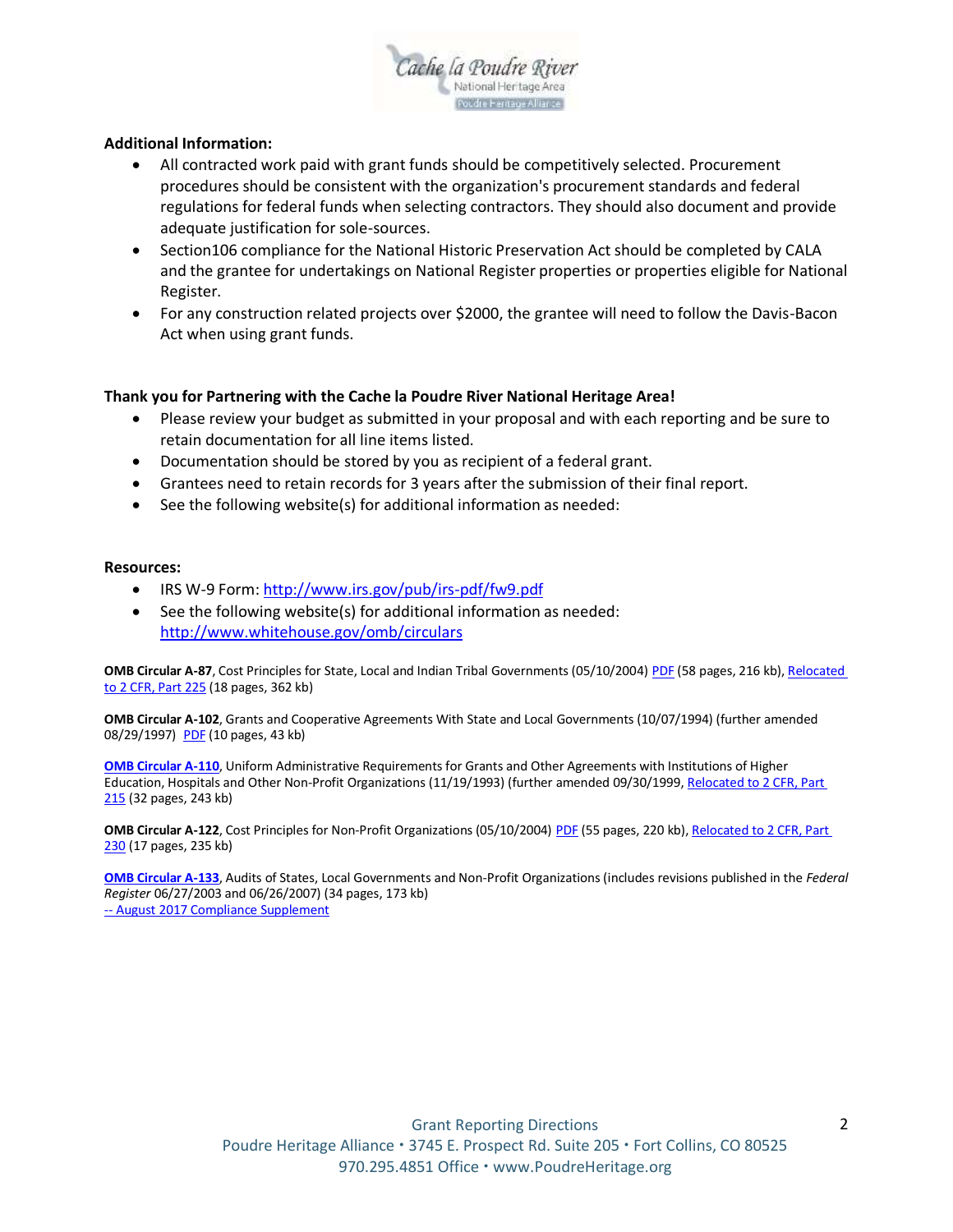

# **Allowable Costs**

The following is a description of some typical costs that are allowable under the Cache la Poudre River National Heritage Area Grant Program. This list, although relatively complete, is not all-inclusive. If you have any questions regarding allowable or unallowable costs, please contact Sabrina Stoker at SStoker@poudreheritage.org or (970) 295-4851 before you apply for, or expend, grant funds.

#### **Accounting**

 Cost for recruitment of personnel for grant program, solicitation of bids for buying goods or services for grant program, notices required by Federal or State regulation. Funds may not be used to advertise the regular agenda of a commission meeting or other notices which are part of the normal administration of the local ordinance. Funds may be used to advertise agendas which include review of National Register nominations as part of the "Certified Local Government" responsibilities.

#### **Auditing**

Costs for auditing the administration and management of the project grant.

#### **Communications**

 Cost for telephone, etc., which are directly related to the grant project program or administration of the grant.

#### **Consulting Services**

 Cost for retaining qualified consultants to provide assistance for design review, program administration, planning, or other necessary contractual services.

#### **Employee Wages, Salaries, Fringe Benefits**

- Cost for payment of employees hired to carry out or administer the grant project program only. **Equipment**
	- Equipment costing less than \$3,000 which is critical to the accomplishment of the grant project program is eligible. Prior written approval from the CALA and National Park Service is required for purchase of any automated data computing equipment above \$3,000. Preference for Americanmade goods.

#### **Exhibits**

 Cost of exhibits directly related to the process, accomplishments, or results of the grant project program.

#### **Legal Expenses**

Cost of legal expenses required for administering the grant project program.

#### **Materials and Supplies**

Cost of materials and supplies necessary to carry out the grant program.

#### **Memberships, Subscriptions**

- The cost of membership in civic, business, technical and professional organizations provided that:
	- $\circ$  the benefit from membership is directly related to the objectives of the project grant;
	- o the expenditure is for agency rather than personal membership;
	- $\circ$  the cost of membership is related reasonably to the value of the services received; and
	- $\circ$  the expenditure is not for membership in an organization which devotes a substantial part of its activities to influencing legislation.

#### **Meetings and Conferences**

 Costs are allowable when the primary purpose of the meeting is to disseminate information relating to the grant program.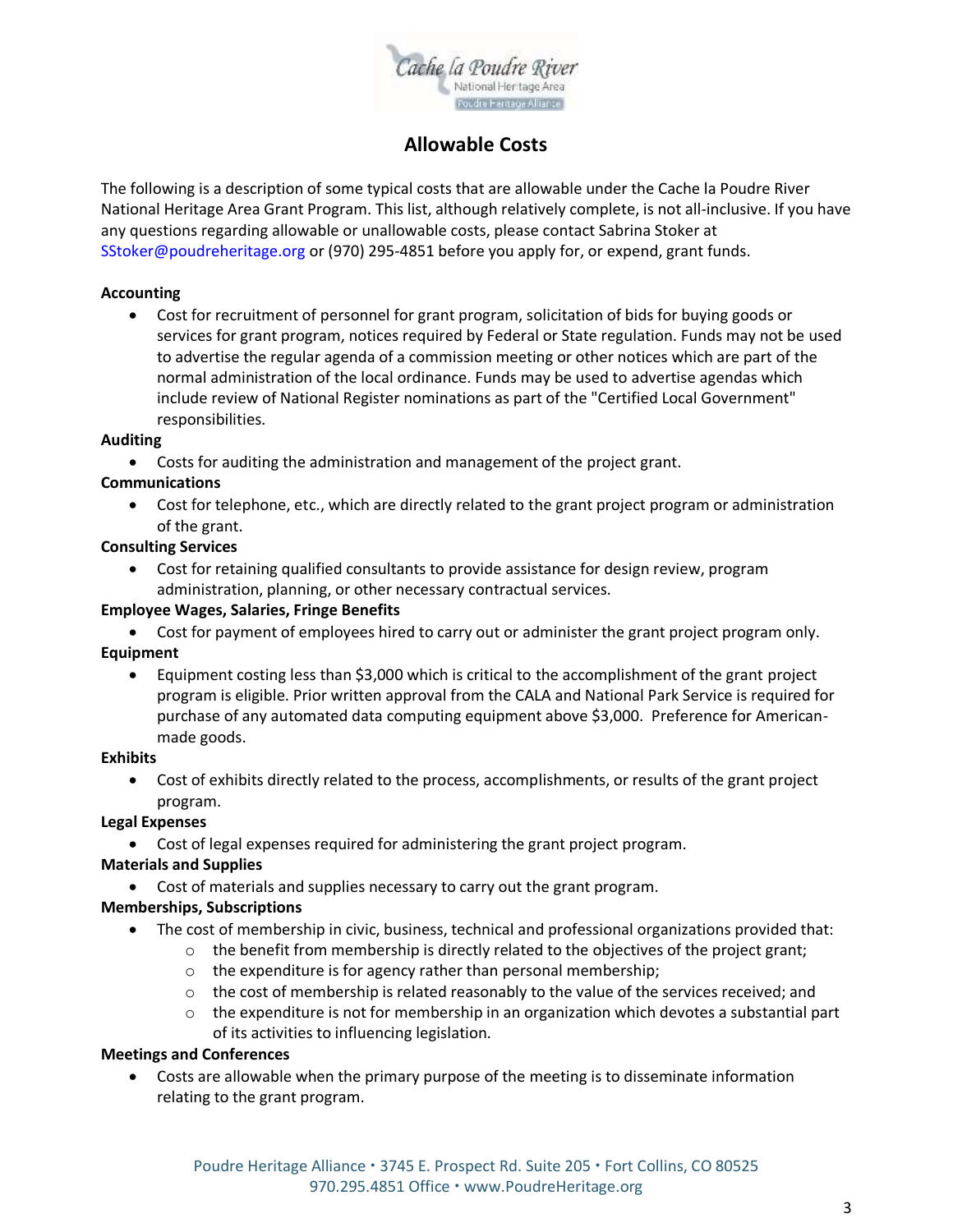

#### **National Register Nomination Preparation**

Costs for nominating properties to the National Register of Historic Places.

#### **Planning Studies**

 Certified Local Government Grant Guidelines and Application Instructions Studies used to understand, predict, and plan for trends affecting (and impacts to) historic properties, and to guide resource management decisions and operations.

#### **Printing and Production**

- Cost of printing forms, reports, manuals, and informational literature directly related to the grant program. This can include routine correspondence, minutes, and other paperwork required for program administration.
- Newsletters, pamphlets, news releases, etc., which inform or instruct individuals, groups or the general public of local historic preservation accomplishments or problems/issues directly related to the grant program.
- Reports such as the annual report required of Certified Local Governments, or necessary for reporting achievements of the grant program.

#### **Research**

 Costs of historical, architectural, or archaeological research necessary to carry out the grant program.

#### **Training and Education**

 Costs of in-service training for employees or Boards of Historic Architectural Review or similar commissions which directly or indirectly benefits the objectives of the grant program.

#### **Travel**

 Costs are allowable for expenses for transportation, lodging, subsistence, etc. for individuals with official status or on business for the grant program. Travel expenses should be consistent with the organization's written travel policy. If none exists, then the organization should follow travel/per diem rates established by the General Services Administration. These can be found online at: [www.gsa.gov.](http://www.gsa.gov/)

#### **Survey**

 Costs for undertaking a professionally organized or supervised inventory and survey of buildings, structures, and sites of historical or architectural significance.

**Further information and clarification of allowable costs for the National Heritage Area Grant Program can be found at:** <http://www.whitehouse.gov/omb/circulars> (See Resources section on Page 2)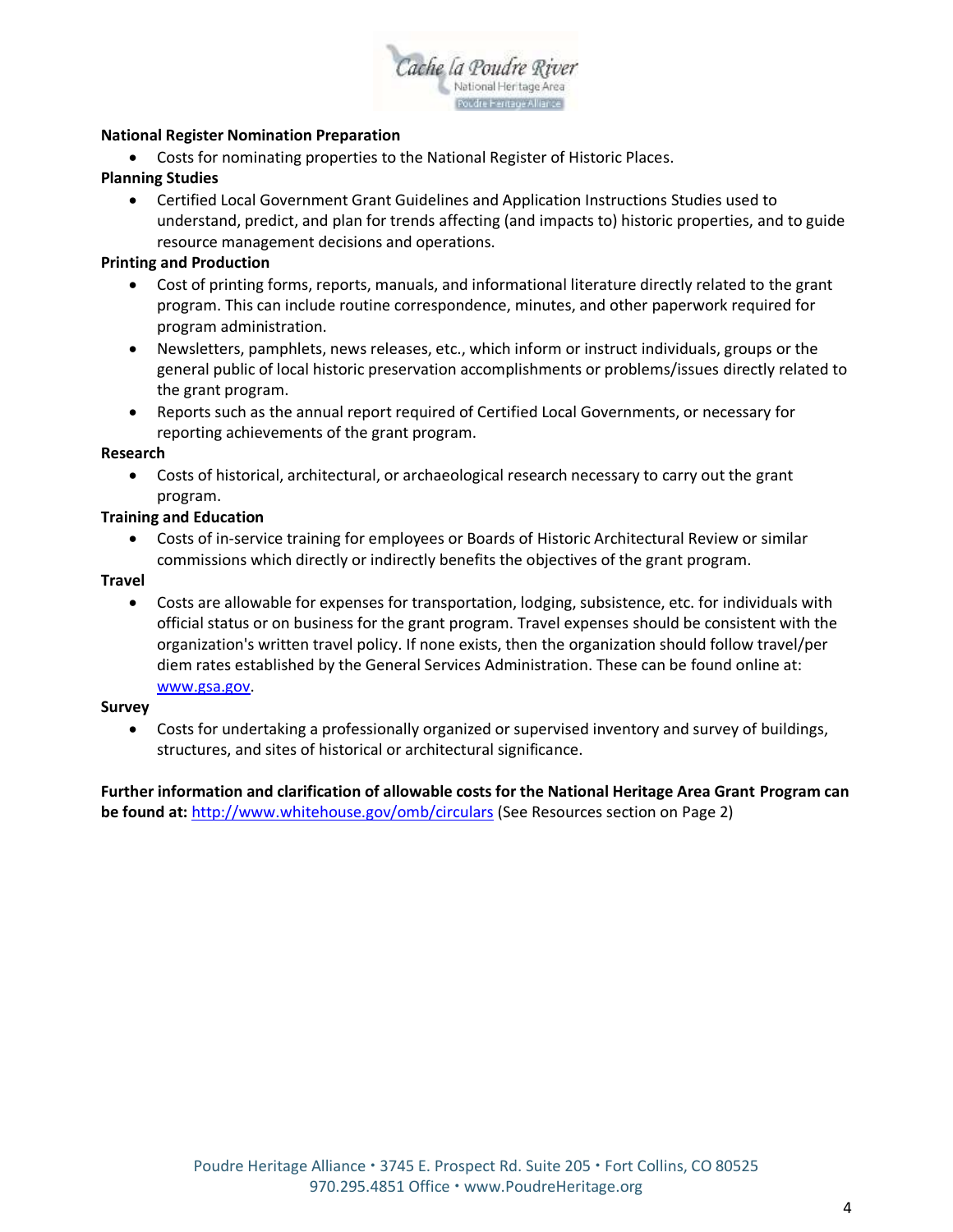

# **Sample Letter to Congressional Representatives**

*Current Colorado Congressional representatives and their contact information can be found here: <https://www.govtrack.us/congress/members/CO>*

*Please utilize your own letterhead for actual letter to Congressional representatives.* 

Date

The Honorable **Example** *Address*

Dear Congressman/woman \_\_\_\_\_\_\_\_\_\_\_\_\_\_\_\_\_\_\_\_,

We would like to take this opportunity to thank you! *(Name of Organization)* is a recipient of the \_\_\_\_\_\_\_\_\_\_\_ Grant awarded to our organization by the Poudre Heritage Alliance, managing entity for the Cache la Poudre River National Heritage Area. This much needed grant of *(\$ amount)* was used to fund the following project(s);\_\_\_\_\_\_\_\_\_\_\_\_\_\_\_\_\_\_\_\_\_\_\_\_\_\_\_\_\_\_\_\_\_\_\_\_\_\_\_\_\_\_\_\_\_\_ with a budget of  $\zeta$  .

This grant, made possible by federal funding through the National Heritage Areas Program, is helping our organization to…. *(describe problem or challenge being addressed through your project, impact on the specific audience you are serving with this projects, how this project fulfills your mission/objective, etc.)*

The *(Organization Name)* is very appreciative of your continued support of National Heritage Areas. The Cache la Poudre River National Heritage is one of only three National Heritage Areas in Colorado and one of only 49 in the entire United States. Your endorsement and continued financial support of National Heritage Areas is very significant and greatly valued.

Thank you for your time and consideration.

Sincerely,

*Name Title Organization Email address*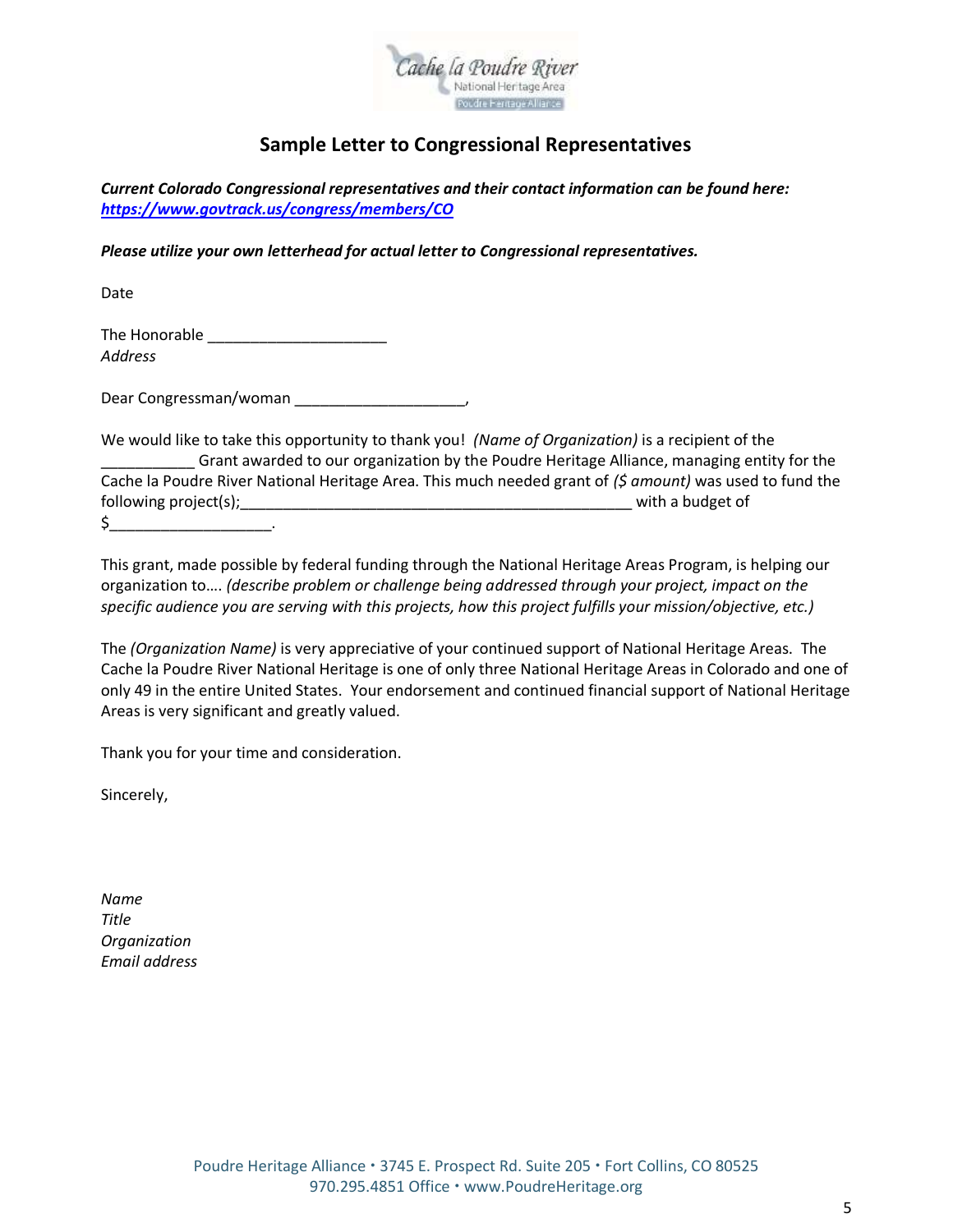

### **INTERIM Grant Report Form**

| <b>SECTION A (Applicant Information):</b>      |                             |  |   |   |
|------------------------------------------------|-----------------------------|--|---|---|
|                                                | Report # (check one): 1 2 3 |  | 4 | 5 |
|                                                |                             |  |   |   |
|                                                |                             |  |   |   |
|                                                |                             |  |   |   |
|                                                |                             |  |   |   |
|                                                |                             |  |   |   |
| <b>SECTION B (Contract Information):</b>       |                             |  |   |   |
|                                                |                             |  |   |   |
|                                                |                             |  |   |   |
| Total match amount (cash/in-kind):             | $1)$ \$                     |  |   |   |
| Total amount of grant awarded by PHA:          | $2)$ \$                     |  |   |   |
| <b>Total amount of project:</b>                |                             |  |   |   |
|                                                |                             |  |   |   |
| <b>SECTION C (Interim Report Information):</b> |                             |  |   |   |
|                                                |                             |  |   |   |

**Status Report** (Including progress and challenges encountered, changes to scope of work or budget, photos, waivers, etc.):

#### **SECTION D (Expense Summary):**

**Current Expenses of Project to date** (Must attach: Invoices for all cash expenses, Payroll Report, Grantee Value of Personnel Document Report -or- Personnel Timesheets)**:**

|                   | Date of Report | <b>Cash Expenses</b> | In-Kind | <b>TOTAL</b> |
|-------------------|----------------|----------------------|---------|--------------|
| Interim Report #1 |                |                      |         |              |
| Interim Report #2 |                |                      |         |              |
| Interim Report #3 |                |                      |         |              |
| <b>TOTAL</b>      |                |                      |         |              |

**Signature of grantee: \_\_\_\_\_\_\_\_\_\_\_\_\_\_\_\_\_\_\_\_\_\_\_\_\_\_\_\_\_\_\_\_\_\_\_\_\_\_\_\_\_\_\_\_\_\_\_\_\_\_\_\_\_\_\_\_\_\_\_\_\_\_\_\_\_\_\_**

**Typed or printed name and title: \_\_\_\_\_\_\_\_\_\_\_\_\_\_\_\_\_\_\_\_\_\_\_\_\_\_\_\_\_\_\_\_\_\_\_\_\_\_\_\_\_\_\_\_\_\_\_\_\_\_\_\_\_\_\_\_\_\_\_**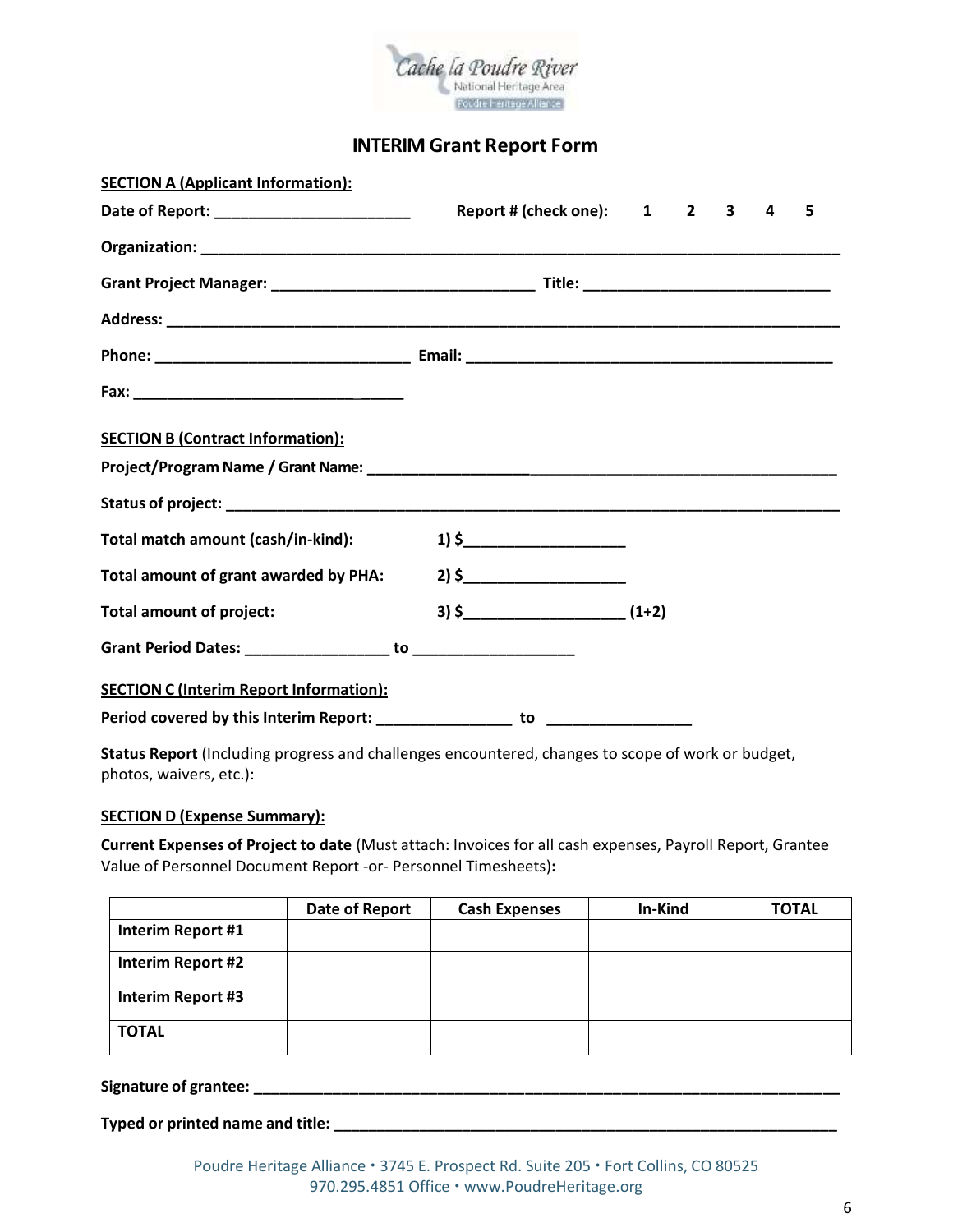

### **POST Grant Report Form**

| <b>SECTION A (Applicant Information):</b>    |                                                                                                                                                                                                                                                   |
|----------------------------------------------|---------------------------------------------------------------------------------------------------------------------------------------------------------------------------------------------------------------------------------------------------|
|                                              |                                                                                                                                                                                                                                                   |
|                                              |                                                                                                                                                                                                                                                   |
|                                              |                                                                                                                                                                                                                                                   |
|                                              |                                                                                                                                                                                                                                                   |
|                                              |                                                                                                                                                                                                                                                   |
|                                              |                                                                                                                                                                                                                                                   |
| <b>SECTION B (Final Report Information):</b> |                                                                                                                                                                                                                                                   |
|                                              |                                                                                                                                                                                                                                                   |
| Total cash match amount from other sources:  | $1)$ \$                                                                                                                                                                                                                                           |
| <b>Total in-kind match:</b>                  | $2)$ \$                                                                                                                                                                                                                                           |
| <b>Total PHA grant amount:</b>               | $3)$ \$                                                                                                                                                                                                                                           |
| <b>Total Amount of Project sources:</b>      | $(1+2+3)$<br><u> 1989 - Johann Harry Harry Harry Harry Harry Harry Harry Harry Harry Harry Harry Harry Harry Harry Harry Harry Harry Harry Harry Harry Harry Harry Harry Harry Harry Harry Harry Harry Harry Harry Harry Harry Harry Harry Ha</u> |
| <b>Total project costs:</b>                  |                                                                                                                                                                                                                                                   |
|                                              |                                                                                                                                                                                                                                                   |
| <b>SECTION C (Summary Notes):</b>            |                                                                                                                                                                                                                                                   |

**Summary of project** (Please note successes, highlights, or problems)**:** 

**Signature of grantee: \_\_\_\_\_\_\_\_\_\_\_\_\_\_\_\_\_\_\_\_\_\_\_\_\_\_\_\_\_\_\_\_\_\_\_\_\_\_\_\_\_\_\_\_\_\_\_\_\_\_\_\_\_\_\_\_\_\_\_\_\_\_\_\_\_\_\_**

**Typed or printed name and title: \_\_\_\_\_\_\_\_\_\_\_\_\_\_\_\_\_\_\_\_\_\_\_\_\_\_\_\_\_\_\_\_\_\_\_\_\_\_\_\_\_\_\_\_\_\_\_\_\_\_\_\_\_\_\_\_\_\_\_**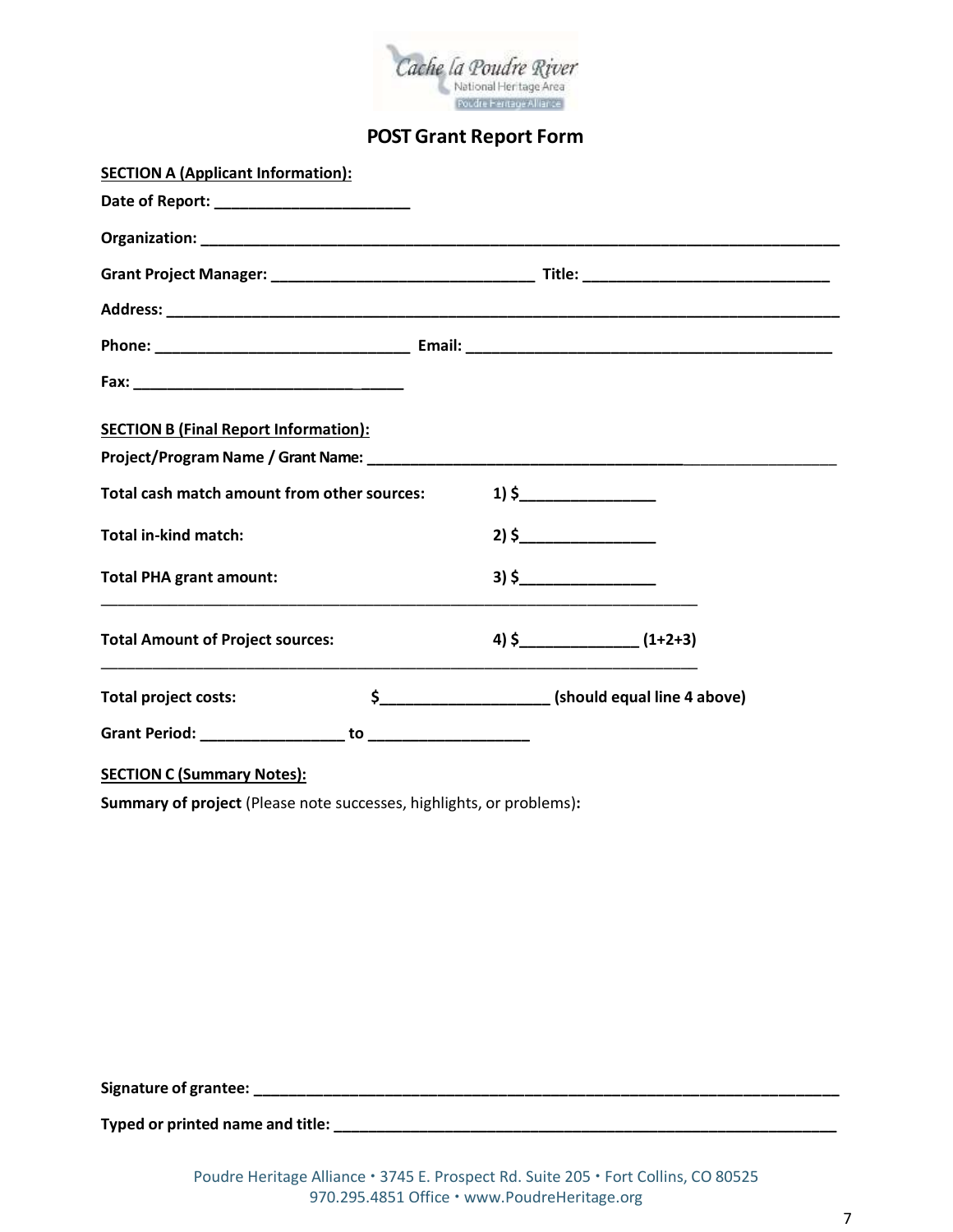

# **Request for Grant Payment Form**

### *Invoice*

#### **Submit this form only when your grant project:**

- Is 100% complete
- Has been approved by the PHA
- All forms outlined on the Grant Reporting Directions page must accompany your request for the disbursement of grant funds have been submitted
	- o This form, along with the Post Grant Report Form, Project Budget Report Form, and Grantee Value of Personnel Document Report -or- Personnel Timesheets must accompany your request for the disbursement of grant funds.

|                                                                                                                                                                                                                                | Grant Date: _____________ |
|--------------------------------------------------------------------------------------------------------------------------------------------------------------------------------------------------------------------------------|---------------------------|
|                                                                                                                                                                                                                                |                           |
|                                                                                                                                                                                                                                |                           |
| <b>Total Project Expenses:</b>                                                                                                                                                                                                 |                           |
| <b>Amount Being Requested:</b><br>(Grant Award Amount)                                                                                                                                                                         |                           |
| Name/ Payment Remittance Info: Name of the Contract of the Contract of the Contract of the Contract of the Contract of the Contract of the Contract of the Contract of the Contract of the Contract of the Contract of the Con |                           |
| <b>Address to Send Payment:</b>                                                                                                                                                                                                |                           |

**I hereby certify that any special terms or contingencies of the above noted program/project have been met, project expenditures have been made, and receipts are attached. A grant payment is hereby requested.**

| Signature of Grantee:              |        | Date: |  |
|------------------------------------|--------|-------|--|
| Typed or printed name and title: _ |        |       |  |
| Email:                             | Phone: |       |  |

Poudre Heritage Alliance · 3745 E. Prospect Rd. Suite 205 · Fort Collins, CO 80525 970.295.4851 Office · www.PoudreHeritage.org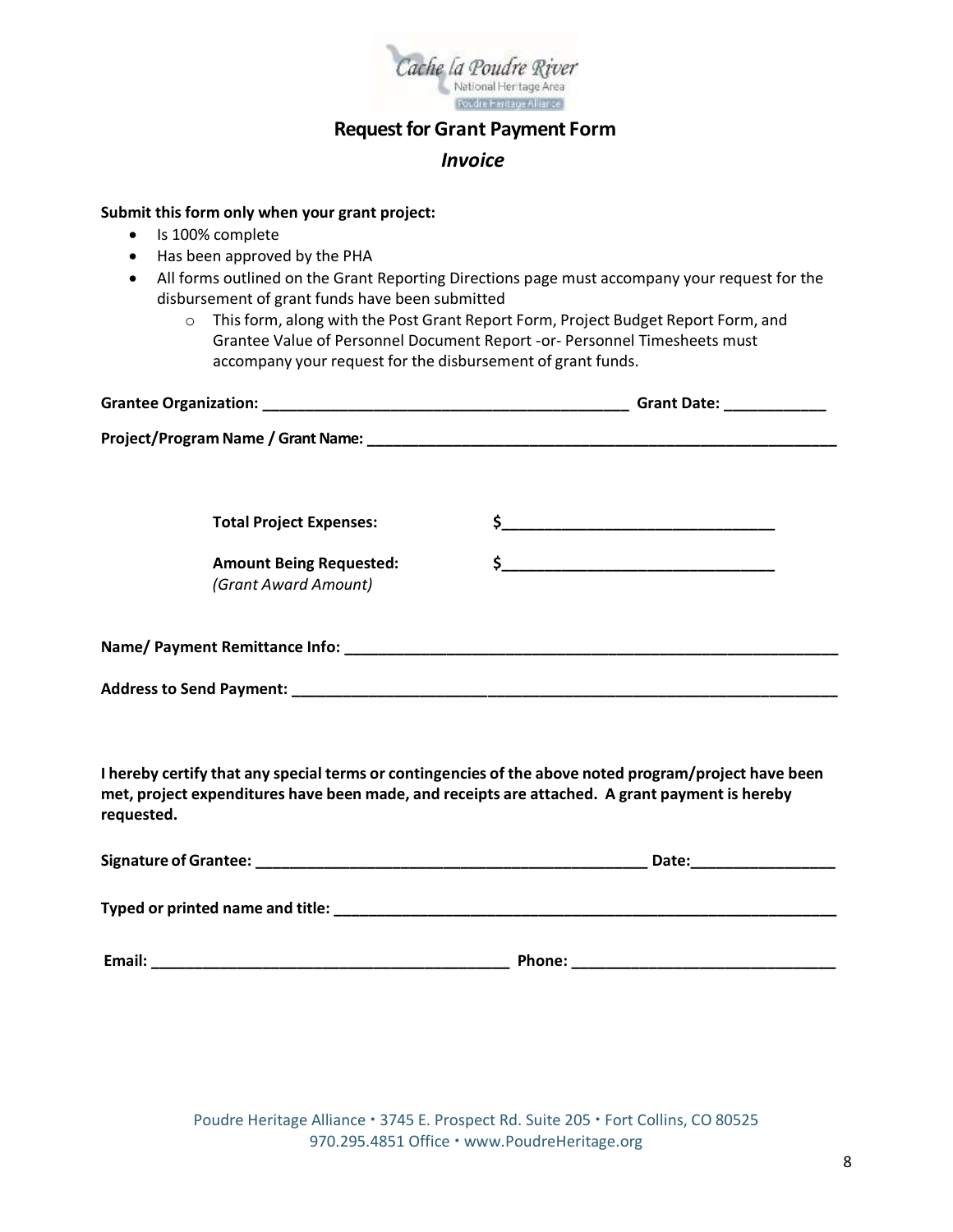

# **Grant Project Budget Report Form**

|                                                                                                                                                                 | Title: |
|-----------------------------------------------------------------------------------------------------------------------------------------------------------------|--------|
| Project / Program Name / Grant Name:<br><u> 1989 - Jan Alexandro Alexandro Alexandro Alexandro Alexandro Alexandro Alexandro Alexandro Alexandro Alexandro </u> |        |
| Grant Award Amount: \$                                                                                                                                          |        |

**Project Income:** Match funding sources must be equal to or greater than the amount of the requested grant. Matching funds must be from non-federal sources.

| <b>Income Source</b>                                              | <b>Cash or In-Kind</b>        | \$ Amount |
|-------------------------------------------------------------------|-------------------------------|-----------|
|                                                                   |                               |           |
|                                                                   |                               |           |
|                                                                   |                               |           |
|                                                                   |                               |           |
|                                                                   |                               |           |
|                                                                   |                               |           |
|                                                                   |                               |           |
|                                                                   |                               |           |
| Total Project Funding and Total Project Expenses<br>must be Equal | <b>Total Project Funding:</b> |           |

#### **Project Expenses:**

| <b>Expense</b>                                               | Cash or In-Kind                | \$ Amount |
|--------------------------------------------------------------|--------------------------------|-----------|
|                                                              |                                |           |
|                                                              |                                |           |
|                                                              |                                |           |
|                                                              |                                |           |
|                                                              |                                |           |
|                                                              |                                |           |
|                                                              |                                |           |
|                                                              |                                |           |
|                                                              |                                |           |
|                                                              |                                |           |
|                                                              |                                |           |
|                                                              |                                |           |
|                                                              |                                |           |
|                                                              |                                |           |
| TotalProjectFundingandTotalProject Expenses<br>must be Equal | <b>Total Project Expenses:</b> |           |

Poudre Heritage Alliance · 3745 E. Prospect Rd. Suite 205 · Fort Collins, CO 80525 970.295.4851 Office · www.PoudreHeritage.org